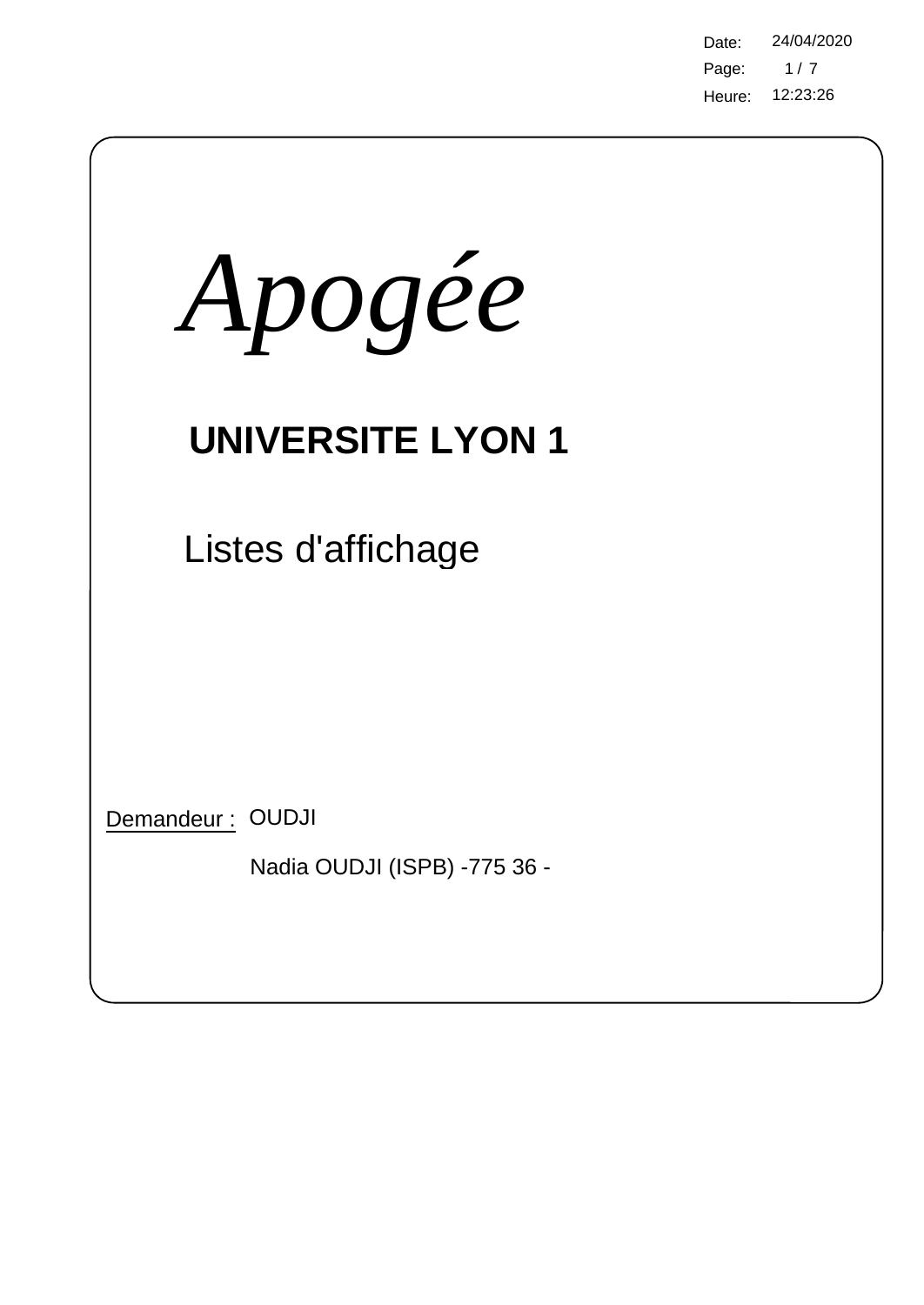2 7 Page: Date: 24/04/2020

# LISTE D'AFFICHAGE

**Date 25/05/2020 Horaires : 13h30 à 15h00 Durée : 1h30**

| Date | : 25/05/2020      |
|------|-------------------|
|      | Epreuve: PHL228P1 |

UE2.15 Ecrit Examen Terminal Salle : EXAMENDIST EXAMEN DISTANCIEL Bâtiment :

SIDES

**Durée:** 

| N° Place Nom   |                      | Prénom           | N° Etudiant |
|----------------|----------------------|------------------|-------------|
| 1              | ABBAD EL ANDALOUSSI  | <b>AIDA</b>      | 11702932    |
| 2              | <b>ABERKANE</b>      | <b>HUGO</b>      | 11802379    |
| 3              | <b>AHANOU</b>        | <b>KOMI</b>      | 11715239    |
| 4              | <b>ALCANTARA</b>     | <b>MARINA</b>    | 11707927    |
| 5              | <b>ARFAOUI</b>       | <b>MANEL</b>     | 11701740    |
| 6              | <b>ARMELLIE</b>      | <b>ELINA</b>     | 11701233    |
| $\overline{7}$ | <b>AUBLANC</b>       | <b>ELODIE</b>    | 11701625    |
| 8              | <b>AZOULAY</b>       | <b>JEREMIE</b>   | 11704324    |
| 9              | <b>AZOULAY</b>       | <b>NELLY</b>     | 11703124    |
| 10             | <b>BACHELARD</b>     | <b>BENJAMIN</b>  | 11900101    |
| 11             | <b>BADOR</b>         | <b>DOMITILLE</b> | 11605145    |
| 12             | <b>BADR</b>          | <b>CORINE</b>    | 11701294    |
| 13             | <b>BAEZA</b>         | <b>CHLOE</b>     | 11801296    |
| 14             | <b>BAGHDASSARIAN</b> | <b>MAXIME</b>    | 11702756    |
| 15             | <b>BALAY</b>         | <b>VICTOIRE</b>  | 11705119    |
| 16             | <b>BANSAC</b>        | <b>ALICE</b>     | 11803433    |
| 17             | <b>BANZET</b>        | <b>ELODIE</b>    | 11703317    |
| 18             | <b>BARRIERE</b>      | <b>LEA</b>       | 11907886    |
| 19             | <b>BARRIEU</b>       | <b>AMAIA</b>     | 11712861    |
| 20             | <b>BEN ASHUR</b>     | <b>SHADAN</b>    | 11404369    |
| 21             | <b>BEN RIYENE</b>    | <b>LINA</b>      | 11702011    |
| 22             | <b>BENICHOU</b>      | <b>ROMANE</b>    | 11900661    |
| 23             | <b>BENTAHER</b>      | <b>HICHAM</b>    | 11702557    |
| 24             | <b>BINOIST</b>       | <b>MAELENN</b>   | 11713275    |
| 25             | <b>BLANC</b>         | <b>ARNO</b>      | 11702237    |
| 26             | <b>BODIMENT</b>      | <b>REMI</b>      | 11925209    |
| 27             | <b>BOHE</b>          | <b>MANON</b>     | 11900301    |
| 28             | <b>BOINET</b>        | <b>MERYL</b>     | 11713287    |
| 29             | <b>BON</b>           | <b>OCEANE</b>    | 11702179    |
| 30             | <b>BONAMANT</b>      | <b>MARINE</b>    | 11703808    |
| 31             | <b>BONGUE</b>        | <b>SICKE</b>     | 11811281    |
| 32             | <b>BONNARD</b>       | <b>EMMY</b>      | 11700530    |
| 33             | <b>BONNARD</b>       | <b>SOLENE</b>    | 11800489    |
| 34             | <b>BONNET</b>        | <b>ELISA</b>     | 11900121    |
| 35             | <b>BONNET</b>        | <b>JEANNE</b>    | 11700450    |
| 36             | <b>BORIE</b>         | <b>CHARLIE</b>   | 11704222    |
| 37             | <b>BOSSAN</b>        | <b>JULIETTE</b>  | 11700336    |
| 38             | <b>BOTTA</b>         | <b>ANTOINE</b>   | 11713229    |
| 39             | <b>BOUAOUINA</b>     | <b>ZACHARIA</b>  | 11900081    |
| 40             | <b>BOUCHOUCHA</b>    | <b>MERIEM</b>    | 11800571    |
| 41             | <b>BOUGUELLI</b>     | <b>DARINE</b>    | 11703653    |
| 42             | <b>BOURGEOIS</b>     | <b>PIERRE</b>    | 11900642    |
| 43             | <b>BOUSSON</b>       | <b>JEANNE</b>    | 11503966    |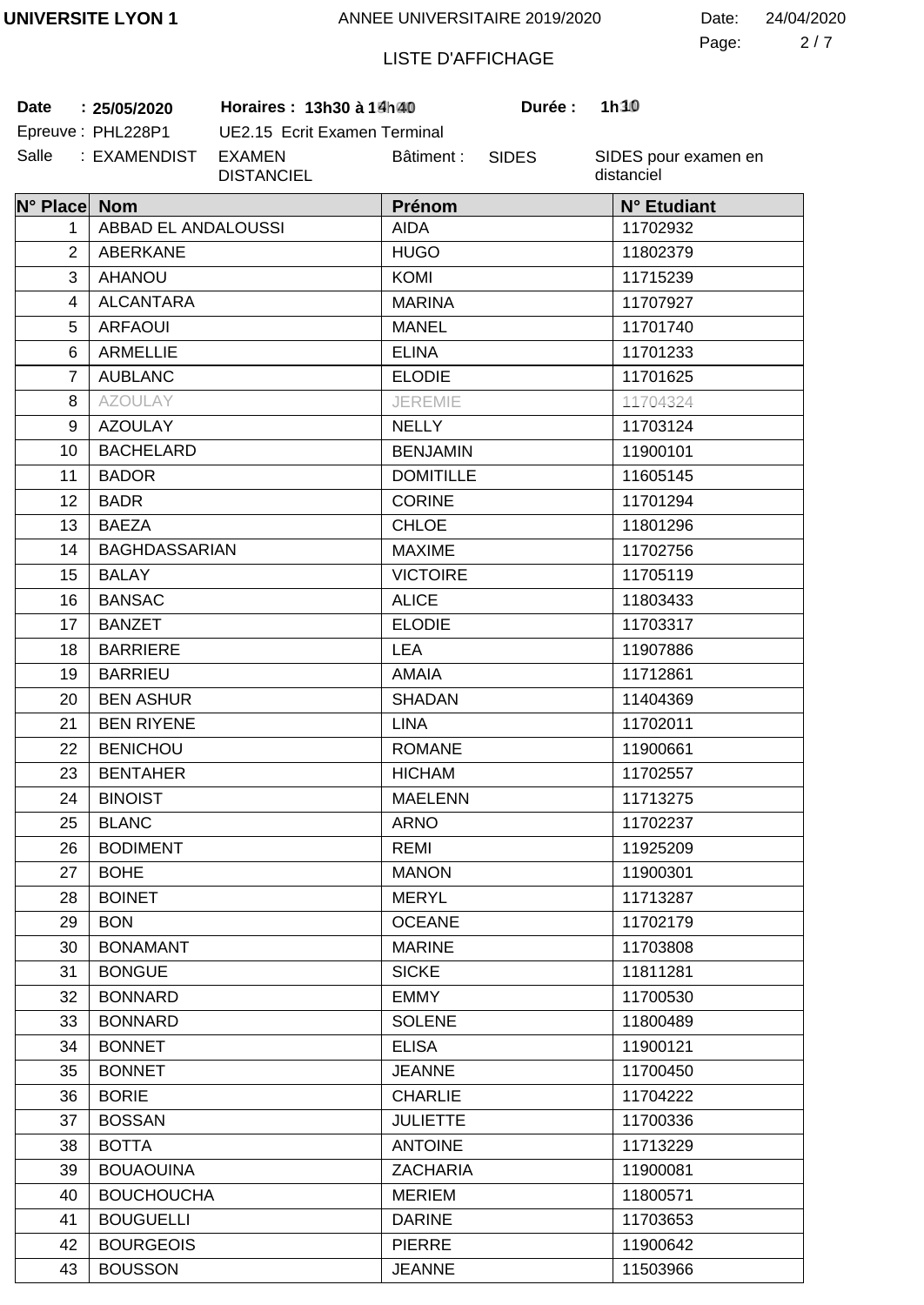3 7 Page: Date: 24/04/2020

# LISTE D'AFFICHAGE

**Date 25/05/2020 Horaires : 13h30 à 15h00 Durée : 1h30**

| Date    | 25/05/2020      |
|---------|-----------------|
| Epreuve | <b>PHL228P1</b> |
| Salle   | : EXAMENDIST    |

UE2.15 Ecrit Examen Terminal EXAMEN DISTANCIEL Bâtiment :

SIDES

**Durée:** 

| N° Place Nom |                     | Prénom           | N° Etudiant |
|--------------|---------------------|------------------|-------------|
| 44           | <b>BOUVERESSE</b>   | <b>NICOLAS</b>   | 11700273    |
| 45           | <b>BOVICELLI</b>    | LÉONA            | 11900141    |
| 46           | <b>BRESSON</b>      | <b>PAULINE</b>   | 11700212    |
| 47           | <b>BRUN</b>         | <b>SAMIR</b>     | 11800676    |
| 48           | <b>BRUNEAU</b>      | <b>CYRILLE</b>   | 11802680    |
| 49           | <b>BUI</b>          | <b>FLORENCE</b>  | 11703677    |
| 50           | <b>BUI PHUONG</b>   | <b>VY</b>        | 11505038    |
| 51           | CANET               | <b>HADRIEN</b>   | 11701139    |
| 52           | <b>CAPION</b>       | <b>CONSTANCE</b> | 11802969    |
| 53           | <b>CHABROUX</b>     | <b>ELISA</b>     | 11804275    |
| 54           | <b>CHALMETON</b>    | <b>MAELLE</b>    | 11900403    |
| 55           | <b>CHAMBON</b>      | <b>CORALIE</b>   | 11900501    |
| 56           | <b>CHAPOTET</b>     | <b>MARIETTE</b>  | 11811414    |
| 57           | <b>CHASSON</b>      | <b>PAULINE</b>   | 11900462    |
| 58           | <b>CHAVAREN</b>     | <b>NADEGE</b>    | 11900281    |
| 59           | <b>COLIN</b>        | <b>ENZO</b>      | 11702522    |
| 60           | <b>COMLAN-KOUMI</b> | <b>AIMÉE</b>     | 11600633    |
| 61           | <b>COPIER</b>       | <b>VALENTIN</b>  | 11700183    |
| 62           | <b>CORGIER</b>      | <b>LISA</b>      | 11900561    |
| 63           | <b>COSTAS</b>       | <b>MATHILDE</b>  | 11925022    |
| 64           | <b>COTE</b>         | <b>DONATIEN</b>  | 11800801    |
| 65           | <b>COUDERT</b>      | <b>CHARLOTTE</b> | 11603074    |
| 66           | <b>COUDRAY</b>      | <b>LEO</b>       | 11700562    |
| 67           | <b>COURNOYER</b>    | EMMA             | 11806076    |
| 68           | <b>CUVILLON</b>     | <b>APOLLINE</b>  | 11800727    |
| 69           | <b>D'ALESSANDRO</b> | <b>MARIE</b>     | 11703589    |
| 70           | <b>DAHBI</b>        | <b>KAMAL</b>     | 11705020    |
| 71           | <b>DAYDE</b>        | <b>ANAIS</b>     | 11700170    |
| 72           | <b>DECHASSE</b>     | <b>CLEMENCE</b>  | 11908809    |
| 73           | <b>DELFOUR</b>      | <b>BENEDICTE</b> | 11806650    |
| 74           | DELHOMMEAU          | <b>JULIE</b>     | 11800238    |
| 75           | <b>DELORT</b>       | <b>MARINE</b>    | 11800397    |
| 76           | <b>DELOUCHE</b>     | <b>MAXENCE</b>   | 11605143    |
| 77           | <b>DERESSE</b>      | <b>PIERRE</b>    | 11704774    |
| 78           | <b>DESCOUT</b>      | <b>TANGUY</b>    | 11712632    |
| 79           | <b>DESRICHARD</b>   | <b>CAMILLE</b>   | 11700840    |
| 80           | <b>DIGAS</b>        | <b>CHLOÉ</b>     | 11900041    |
| 81           | <b>DOLMAZON</b>     | <b>FAUSTINE</b>  | 11909732    |
| 82           | <b>DRIDI</b>        | <b>SARAH</b>     | 11702090    |
| 83           | DROUIN--BONNET      | <b>ARTHUR</b>    | 11702058    |
| 84           | <b>DUMONT</b>       | <b>KILIAN</b>    | 11705270    |
| 85           | <b>DUPREY</b>       | <b>SEBASTIEN</b> | 11800966    |
| 86           | <b>EL BERMIL</b>    | <b>ANISSA</b>    | 11702730    |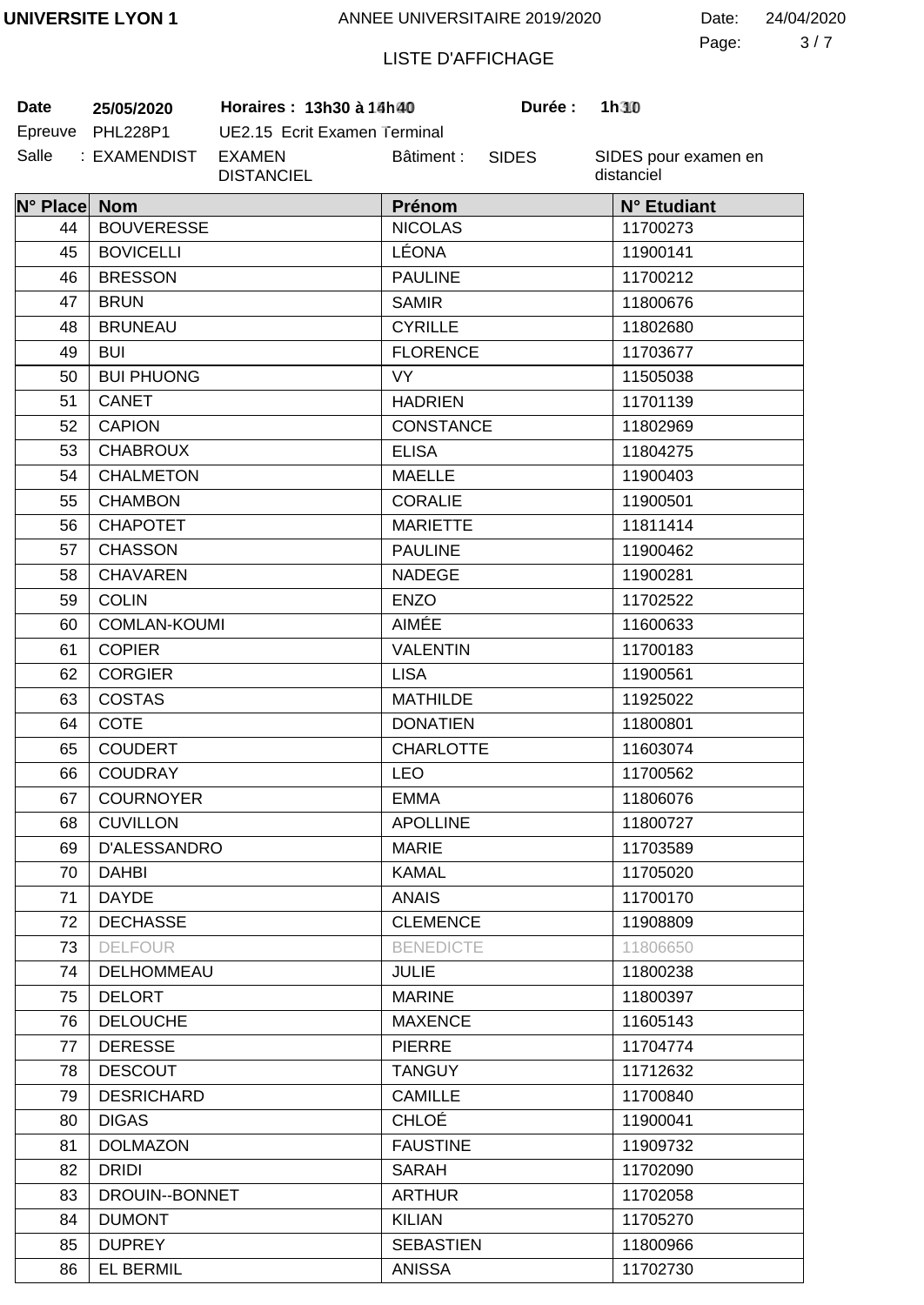4 7 Page: Date: 24/04/2020

# LISTE D'AFFICHAGE

**Date 25/05/2020 Horaires : 13h30 à 15h00 Durée : 1h30**

| Date    | 25/05/2020   |
|---------|--------------|
| Epreuve | PHL228P1     |
| Salle   | : EXAMENDIST |

UE2.15 Ecrit Examen Terminal EXAMEN DISTANCIEL Bâtiment :

SIDES

**Durée:** 

| N° Place Nom |                             | Prénom           | N° Etudiant |
|--------------|-----------------------------|------------------|-------------|
| 87           | EL BIYAALI                  | <b>SANIA</b>     | 11501883    |
| 88           | <b>EL BOURI</b>             | <b>KAIS</b>      | 11603924    |
| 89           | <b>EL HAMRI</b>             | ABDESSAMAD       | 11900161    |
| 90           | <b>ELONGA</b>               | <b>LODI</b>      | 11804248    |
| 91           | <b>EMMANUEL</b>             | <b>MARINA</b>    | 11701000    |
| 92           | <b>EYNAUD</b>               | <b>EMMA</b>      | 11802373    |
| 93           | <b>FALCIONI</b>             | <b>GWLADYS</b>   | 11807884    |
| 94           | <b>FANTINO</b>              | <b>LOUIS</b>     | 11702117    |
| 95           | <b>FAVROT</b>               | <b>PAULINE</b>   | 11705448    |
| 96           | <b>FAYARD</b>               | <b>MATHILDE</b>  | 11703083    |
| 97           | <b>FERRUIT</b>              | <b>FELIX</b>     | 11701850    |
| 98           | <b>FITOUSSI</b>             | <b>LEA</b>       | 11703545    |
| 99           | <b>FLORI</b>                | <b>CLEMENT</b>   | 11900201    |
| 100          | <b>FORAT</b>                | <b>MARIE</b>     | 11702147    |
| 101          | <b>FORAY</b>                | <b>LEA</b>       | 11702734    |
| 102          | <b>FOULON</b>               | <b>ALIXE</b>     | 11703984    |
| 103          | <b>FRACHON</b>              | <b>CHLOE</b>     | 11701952    |
| 104          | <b>FRANC</b>                | <b>VICTOR</b>    | 11925198    |
| 105          | <b>GARNIER DE LABAREYRE</b> | <b>CLAUDIA</b>   | 11801617    |
| 106          | <b>GENANS</b>               | <b>VICTOR</b>    | 11507728    |
| 107          | <b>GIROUD</b>               | <b>MARGAUX</b>   | 11900381    |
| 108          | GIROUD--BEAULIEU            | <b>MATTHIEU</b>  | 11700733    |
| 109          | <b>GOLL</b>                 | <b>AMANDINE</b>  | 11900221    |
| 110          | <b>GOUPY</b>                | <b>MARTIN</b>    | 11714448    |
| 111          | <b>GOUTTEFANGEAS</b>        | <b>CAMILLE</b>   | 11900061    |
| 112          | <b>GRANDJEAN</b>            | <b>LOLA</b>      | 11703594    |
| 113          | <b>GRASSET</b>              | <b>MARIANNE</b>  | 11925239    |
| 114          | GREUZARD                    | <b>NATHAN</b>    | 11703476    |
| 115          | <b>GUICHARD</b>             | <b>MANON</b>     | 11900602    |
| 116          | <b>GUIGON</b>               | <b>PAULINE</b>   | 11801389    |
| 117          | <b>GUILLAUD</b>             | <b>PENELOPE</b>  | 11802873    |
| 118          | <b>HAFFENMEYER</b>          | <b>STANISLAS</b> | 11703220    |
| 119          | <b>HAMON</b>                | <b>CAPUCINE</b>  | 11900441    |
| 120          | <b>HEMMANI</b>              | <b>NADA</b>      | 11812500    |
| 121          | HO                          | <b>AURORE</b>    | 11713164    |
| 122          | <b>HOUSEAUX</b>             | <b>LUCILE</b>    | 11704959    |
| 123          | <b>HUGUES</b>               | <b>BASTIEN</b>   | 11705471    |
| 124          | <b>HULALKA</b>              | <b>ANAIS</b>     | 11900261    |
| 125          | <b>HYLEBOS</b>              | <b>AUDRAN</b>    | 11702249    |
| 126          | <b>IMBERT</b>               | <b>MELINE</b>    | 11701719    |
| 127          | <b>JACOB</b>                | <b>KILLIAN</b>   | 11801700    |
| 128          | <b>JACQUART</b>             | <b>AMELIE</b>    | 11700365    |
| 129          | <b>JAMBON</b>               | ALEXANDRE        | 11701155    |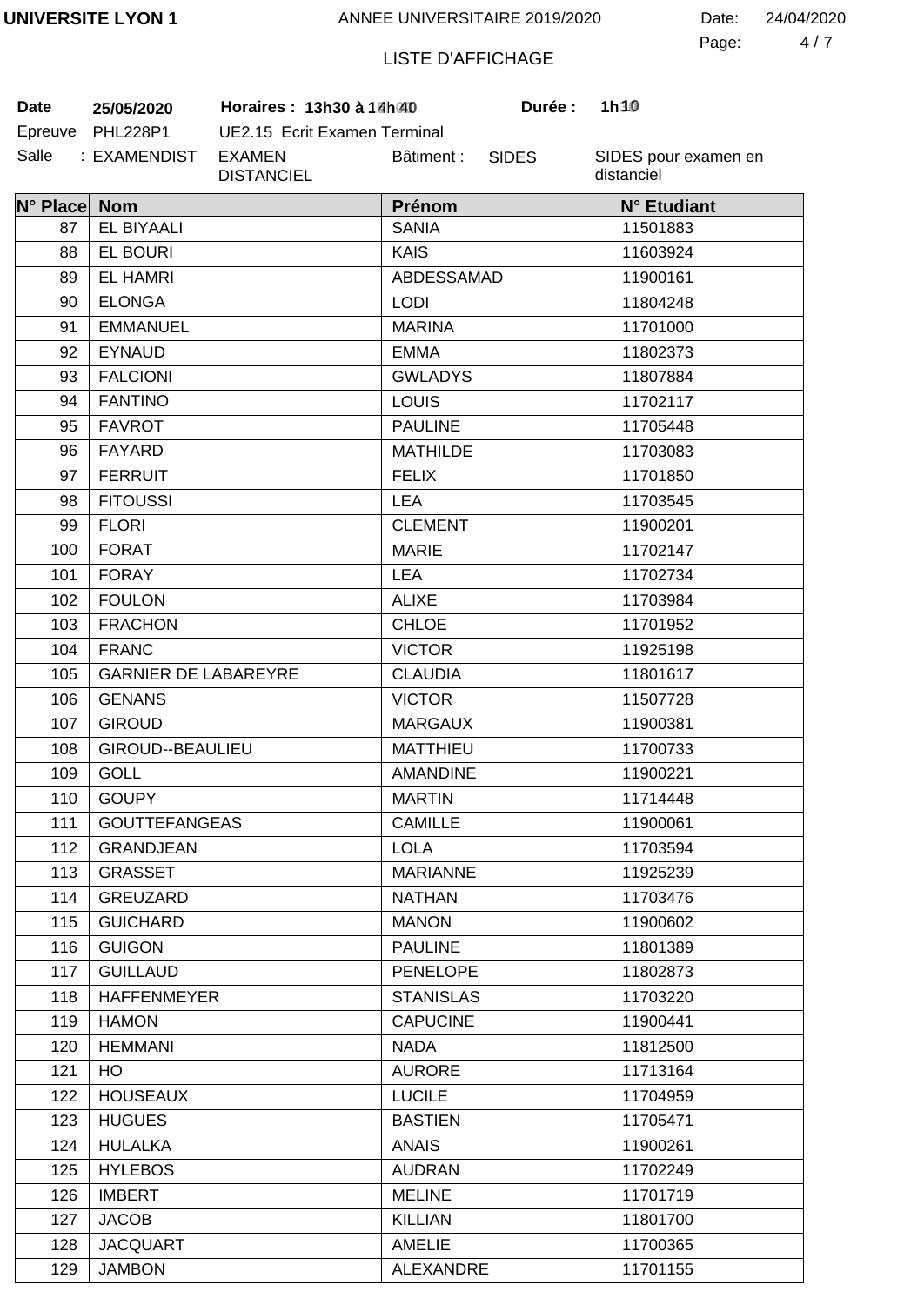5 7 Page: Date: 24/04/2020

# LISTE D'AFFICHAGE

SIDES

**Durée:** 

**Date 25/05/2020 Horaires : 13h30 à 15h00 Durée : 1h30**

| Date    | 25/05/2020   |
|---------|--------------|
| Epreuve | PHL228P1     |
| Salle   | : EXAMENDIST |

UE2.15 Ecrit Examen Terminal EXAMEN DISTANCIEL Bâtiment :

| N° Place Nom |                         | Prénom             | N° Etudiant |
|--------------|-------------------------|--------------------|-------------|
| 130          | <b>JURINE</b>           | <b>EMMA</b>        | 11800950    |
| 131          | <b>JUSTON</b>           | <b>FANNY</b>       | 11900521    |
| 132          | <b>KACAR</b>            | <b>MIKAIL</b>      | 11900541    |
| 133          | <b>KADER</b>            | <b>ABDOULKADER</b> | 11711245    |
| 134          | <b>KEMMEUGNE</b>        | <b>NOEMIE</b>      | 11811249    |
| 135          | <b>KERACHNI</b>         | <b>SOUMEYA</b>     | 11803755    |
| 136          | <b>KHENG</b>            | <b>ALICE</b>       | 11704083    |
| 137          | <b>KOK</b>              | <b>CHRISTINE</b>   | 11701855    |
| 138          | <b>KRIFA</b>            | <b>OUSSAMA</b>     | 11705401    |
| 139          | LACASSAGNE              | <b>THEO</b>        | 11700126    |
| 140          | <b>LACOUR</b>           | <b>OCEANE</b>      | 11703678    |
| 141          | <b>LACROIX</b>          | <b>LEA</b>         | 11900621    |
| 142          | <b>LAFFIN</b>           | <b>SALOME</b>      | 11900181    |
| 143          | <b>LAFLOTTE</b>         | <b>AZARY</b>       | 11702222    |
| 144          | <b>LAHLOU</b>           | <b>DRISS</b>       | 11805861    |
| 145          | LAMKADMI                | <b>ASSIA</b>       | 11900021    |
| 146          | LAMY                    | <b>JUSTINE</b>     | 11802302    |
| 147          | <b>LANIEZ</b>           | <b>CAMILLE</b>     | 11801092    |
| 148          | LAURANSON               | <b>AIMEE</b>       | 11800220    |
| 149          | <b>LEBORGNE</b>         | <b>BASILE</b>      | 11700510    |
| 150          | <b>LEBRUN</b>           | <b>THEO</b>        | 11705283    |
| 151          | LEGRAM                  | <b>WIAM</b>        | 11713245    |
| 152          | LEGRAND                 | <b>ALBAN</b>       | 11601613    |
| 153          | <b>LEMOINE</b>          | <b>PAULINE</b>     | 11702929    |
| 154          | <b>LEPETIT</b>          | <b>ROXANE</b>      | 11704128    |
| 155          | <b>LIVE LUN</b>         | CASSANDRE          | 11900241    |
| 156          | MAI                     | PHUONG TRANG       | 11612122    |
| 157          | <b>MANDON</b>           | <b>CHARLOTTE</b>   | 11900601    |
| 158          | <b>MASHEKU</b>          | <b>KLAUS</b>       | 11407693    |
| 159          | <b>MATAS</b>            | <b>VICTOR</b>      | 11706352    |
| 160          | <b>MAYEN</b>            | <b>THOMAS</b>      | 11603655    |
| 161          | <b>MEJAI</b>            | <b>DONIA</b>       | 11506419    |
| 162          | <b>MESSAOUDI</b>        | <b>NADIR</b>       | 11703376    |
| 163          | <b>MILLE</b>            | <b>CHARLOTTE</b>   | 11704874    |
| 164          | <b>MOLLIER</b>          | <b>JULIETTE</b>    | 11900821    |
| 165          | <b>MONDON</b>           | <b>OCEANE</b>      | 11701327    |
| 166          | <b>MONEGAT</b>          | MAËLLE             | 11900421    |
| 167          | <b>MONTAGNE</b>         | ORIANE             | 11900402    |
| 168          | <b>MORALES MASCLAUX</b> | <b>CHLOÉ</b>       | 11900404    |
| 169          | <b>MOREL</b>            | <b>ANTONIN</b>     | 11801032    |
| 170          | <b>MOUAZER</b>          | <b>CELINE</b>      | 11611521    |
| 171          | <b>MOUNIER</b>          | <b>JOHANN</b>      | 11703188    |
| 172          | <b>MOUNTADIR</b>        | <b>INES</b>        | 11900341    |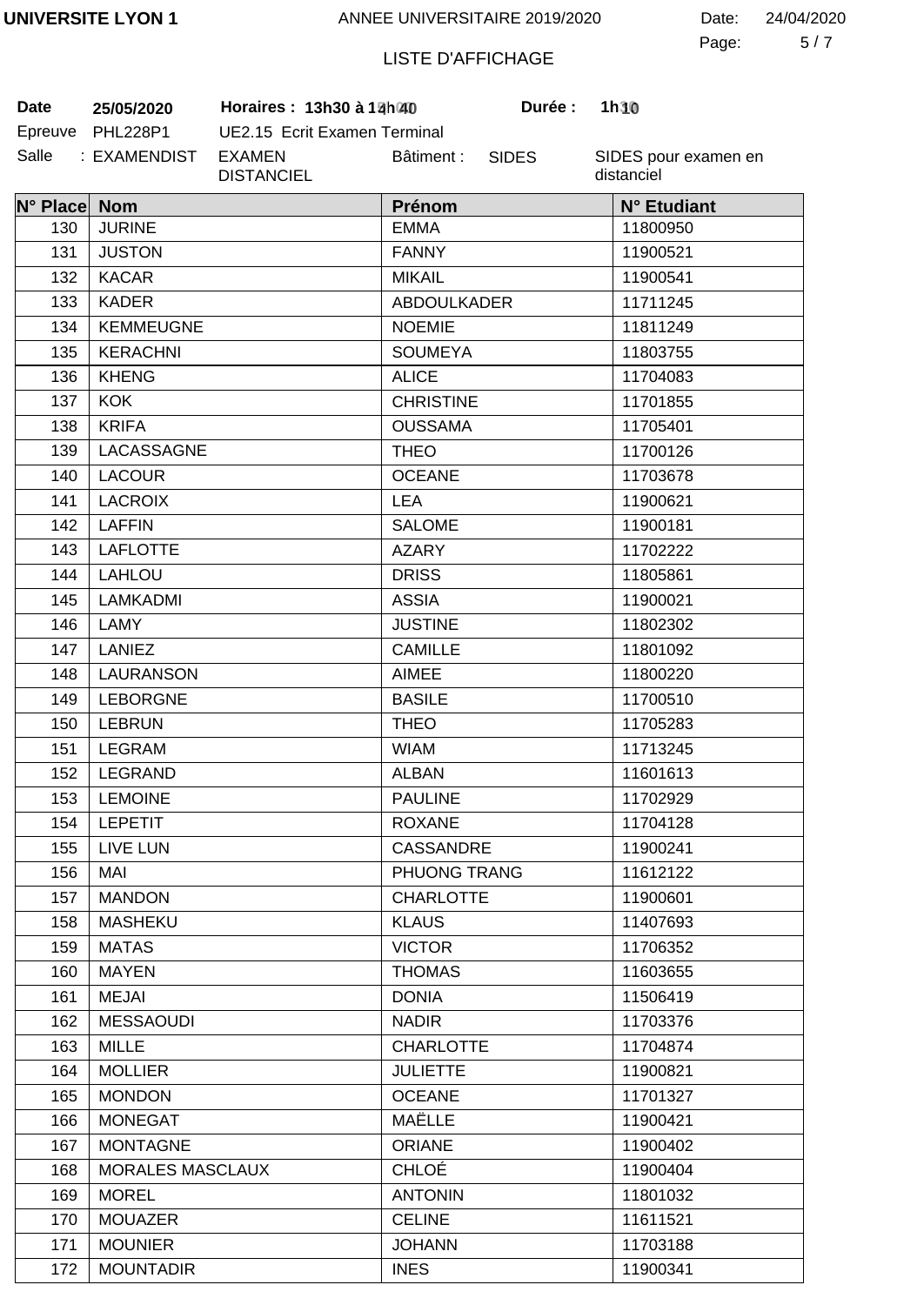6 7 Page: Date: 24/04/2020

# LISTE D'AFFICHAGE

**Date 25/05/2020 Horaires : 13h30 à 15h00 Durée : 1h30**

| Date    | 25/05/2020      |
|---------|-----------------|
| Epreuve | <b>PHL228P1</b> |
| Salle   | : EXAMENDIST    |

UE2.15 Ecrit Examen Terminal EXAMEN DISTANCIEL Bâtiment :

SIDES

**Durée:** 

| N° Place Nom |                    | Prénom           | N° Etudiant |
|--------------|--------------------|------------------|-------------|
| 173          | <b>MOUSSAOUI</b>   | <b>BRAHIM</b>    | 11801757    |
| 174          | <b>MOUSSAOUI</b>   | <b>SHAYMA</b>    | 11909094    |
| 175          | <b>MOUTON</b>      | <b>MANON</b>     | 11907982    |
| 176          | <b>MULLER</b>      | <b>CAMILLE</b>   | 11804274    |
| 177          | <b>MUSTO</b>       | <b>MAXIME</b>    | 11701344    |
| 178          | <b>NATSIS</b>      | <b>ANGELOS</b>   | 11703730    |
| 179          | NGOUNDA MANGA      | <b>LOUISA</b>    | 11807211    |
| 180          | <b>NGUYEN</b>      | <b>TRONG VAN</b> | 11700816    |
| 181          | <b>NSETO</b>       | <b>ANDREA</b>    | 11407158    |
| 182          | <b>NUEL</b>        | <b>JEANNE</b>    | 11900581    |
| 183          | <b>OLLIER</b>      | <b>DOMITILLE</b> | 11700866    |
| 184          | ORLHAC             | <b>ELISA</b>     | 11805690    |
| 185          | <b>OUACHANI</b>    | <b>JIHANE</b>    | 11705620    |
| 186          | <b>PARENT</b>      | <b>SASSANDRA</b> | 11802589    |
| 187          | <b>PARMENTIER</b>  | <b>CHLOE</b>     | 11900401    |
| 188          | PERARD             | <b>MARIE</b>     | 11805397    |
| 189          | <b>PIASECKI</b>    | <b>LISA</b>      | 11802832    |
| 190          | <b>PICHON</b>      | <b>DIANE</b>     | 11806783    |
| 191          | <b>PIROUX</b>      | <b>YVAN</b>      | 11704209    |
| 192          | <b>POINOT</b>      | <b>VALENTINE</b> | 11900361    |
| 193          | <b>POLITTE</b>     | <b>AGATHE</b>    | 11800405    |
| 194          | <b>PONTONNIER</b>  | <b>BAPTISTE</b>  | 11700185    |
| 195          | <b>POUGNER</b>     | <b>JADE</b>      | 11900362    |
| 196          | POUILLARD BERTRAND | <b>LOIC</b>      | 11705219    |
| 197          | <b>POULY</b>       | <b>MARINE</b>    | 11802323    |
| 198          | POYRAZ             | <b>CANSEL</b>    | 11801173    |
| 199          | <b>RAHAB</b>       | <b>HICHAM</b>    | 11900641    |
| 200          | RAMI               | <b>ISMAEL</b>    | 11705188    |
| 201          | <b>RAVIER</b>      | <b>LISA</b>      | 11701403    |
| 202          | <b>REBORA</b>      | <b>INES</b>      | 11700841    |
| 203          | <b>REVIL</b>       | <b>CHLOE</b>     | 11703785    |
| 204          | <b>RHOUMY</b>      | <b>CLEMENT</b>   | 11807840    |
| 205          | <b>RICHARD</b>     | <b>MATHIS</b>    | 11700748    |
| 206          | <b>RINGRESSI</b>   | <b>AXELLE</b>    | 11703557    |
| 207          | <b>ROBERT</b>      | <b>JULIETTE</b>  | 11801321    |
| 208          | <b>ROBERT</b>      | <b>ZOE</b>       | 11703697    |
| 209          | <b>ROBICHON</b>    | PIERRE-YVES      | 11713302    |
| 210          | <b>ROCHE</b>       | <b>LUCIE</b>     | 11801341    |
| 211          | <b>ROMDHANA</b>    | <b>SYRINE</b>    | 11908820    |
| 212          | <b>ROMEUF</b>      | <b>MATHILDE</b>  | 11900481    |
| 213          | <b>ROSSET</b>      | AXEL             | 11908095    |
| 214          | <b>ROUSSEAU</b>    | <b>MADDY LOU</b> | 11702377    |
| 215          | <b>ROUSSEL</b>     | <b>CHARLENE</b>  | 11800236    |